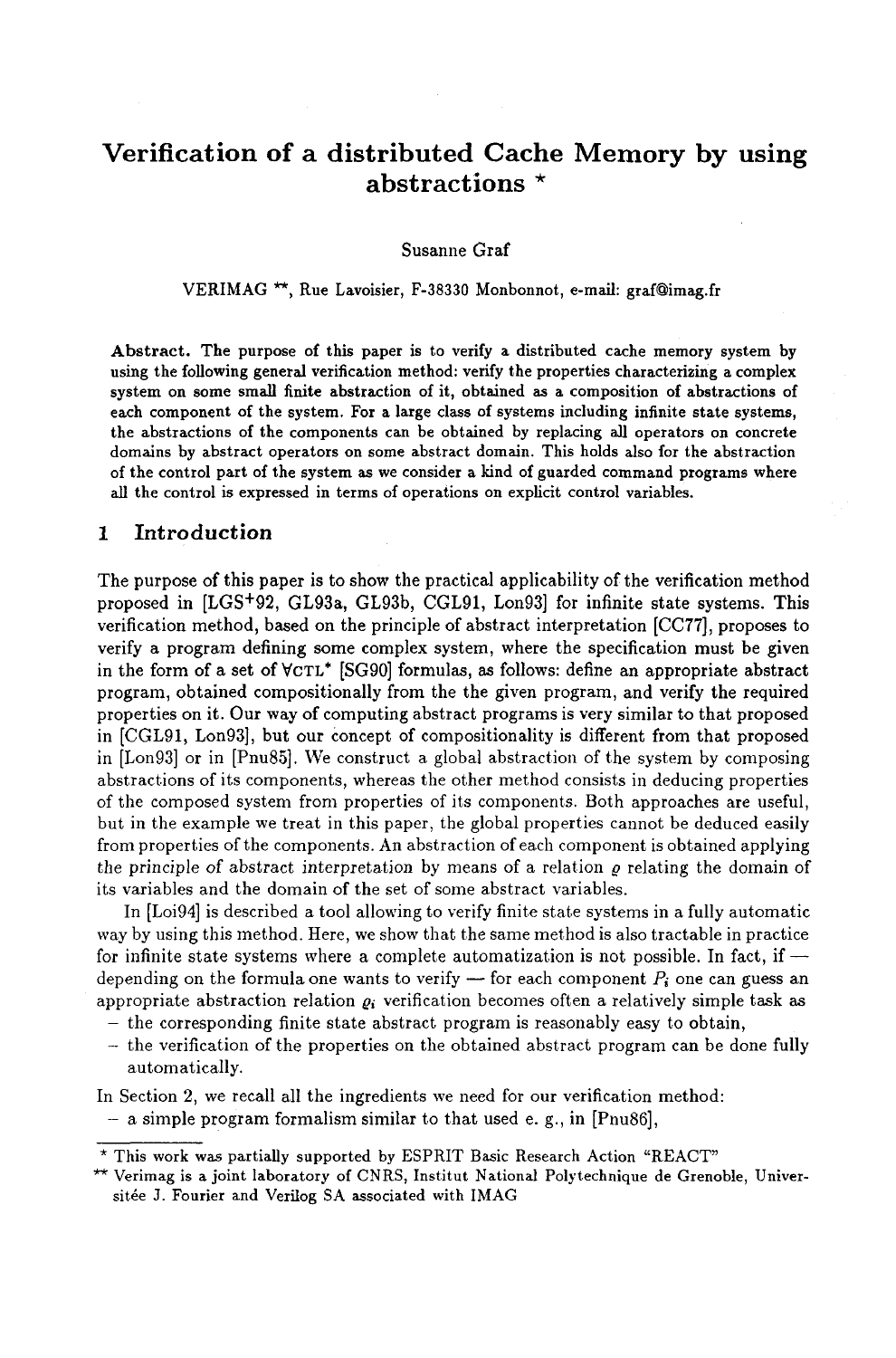- a method to compute abstract programs, consisting in defining for each operator on the concrete domains a corresponding *abstract operator* ; this is the only step in the proposed method that cannot be fully automated.
- $-$  the temporal logic CTL<sup>\*</sup> and its fragments, used for the description of properties,
- the preservation results allowing to deduce the validity of a property on the concrete program from its validity on the abstract program and
- the compositionality results allowing to compute an abstract program by composing abstractions of its components.

We illustrate all the definitions and results on a small buffer example. In Section 3, we verify  $-$  by applying in a systematic way our method  $-$  a distributed cache memory system defined in [ABM93]. In [DGJ+93] several (complex) correctness proofs are given for this system based on different methods. Using our method, the verification of this system is almost as simple as the verification of the tiny buffer, as we need almost the the same abstract operations.

# 2 A verification method using abstractions

### 2.1 A program description formalism

We adopt a simple program formalism which is not meant as a real programming language but which is sufficient to illustrate our method. A complex system is a parallel composition of basic programs P of the following form

Variables :  $x_1 : T_1, ..., x_n : T_n$ Transitions:  $(\ell_1)$   $action_1(x_1,...,x_n, x'_1,...,x'_n)$  $(\ell_p)$  action<sub>p</sub> $(x_1,...,x_n, x'_1,...,x'_n)$ Initial States :  $init(x_1, ..., x_n)$ 

where  $x_i$  are variables of type  $T_i$  and  $L_p = \{\ell_1, ..., \ell_n\}$  is the set of program labels. Each *action*, is an expression with variables in the set of program variables and a set of primed variables which is a copy of the set of state variables; as in [Pnu86, Lam91], *actioni*  represents a transition relation on the domain of the program variables by interpreting the valuations of  $X_p = (x_1, ..., x_n)$  as the state *before*, and the valuations of  $X'_p = (x'_1, ..., x'_n)$ as the state *after* the transition. We denote the set of valuations of  $X_P$  by  $Val(X_P)$ .

*Semantics : Program P defines in an obvious manner a transition system*  $S_P = (Q_P, R_P)$ where

-  $Q_P = Val(X_P)$  is the set of states,

*- R<sub>P</sub>*  $\subseteq$  *Q<sub>P</sub>*  $\times$  *Q<sub>P</sub>* is a transition relation defined by *R<sub>P</sub>* = {(*q, q'*) |  $\exists i$  *action<sub>i</sub>*(*q, q'*)}.

The predicate *init* defines the set of initial states. It is used in the formulas specifying the program: properties are in general of the form  $init \Rightarrow \phi$  where  $\phi$  expresses the property one wants to verify.

We do not distinguish variables representing inputs as they need not be treated in a particular manner. However, we annotate in the programs the variables which are meant as inputs as this makes programs easier to read.

Labels are used to name "events" or "actions". If  $\ell_i$  is a label and  $(v, v')$  a pair of valuations such that  $action_i(v, v')$  is true, then the transition from state v to state v' is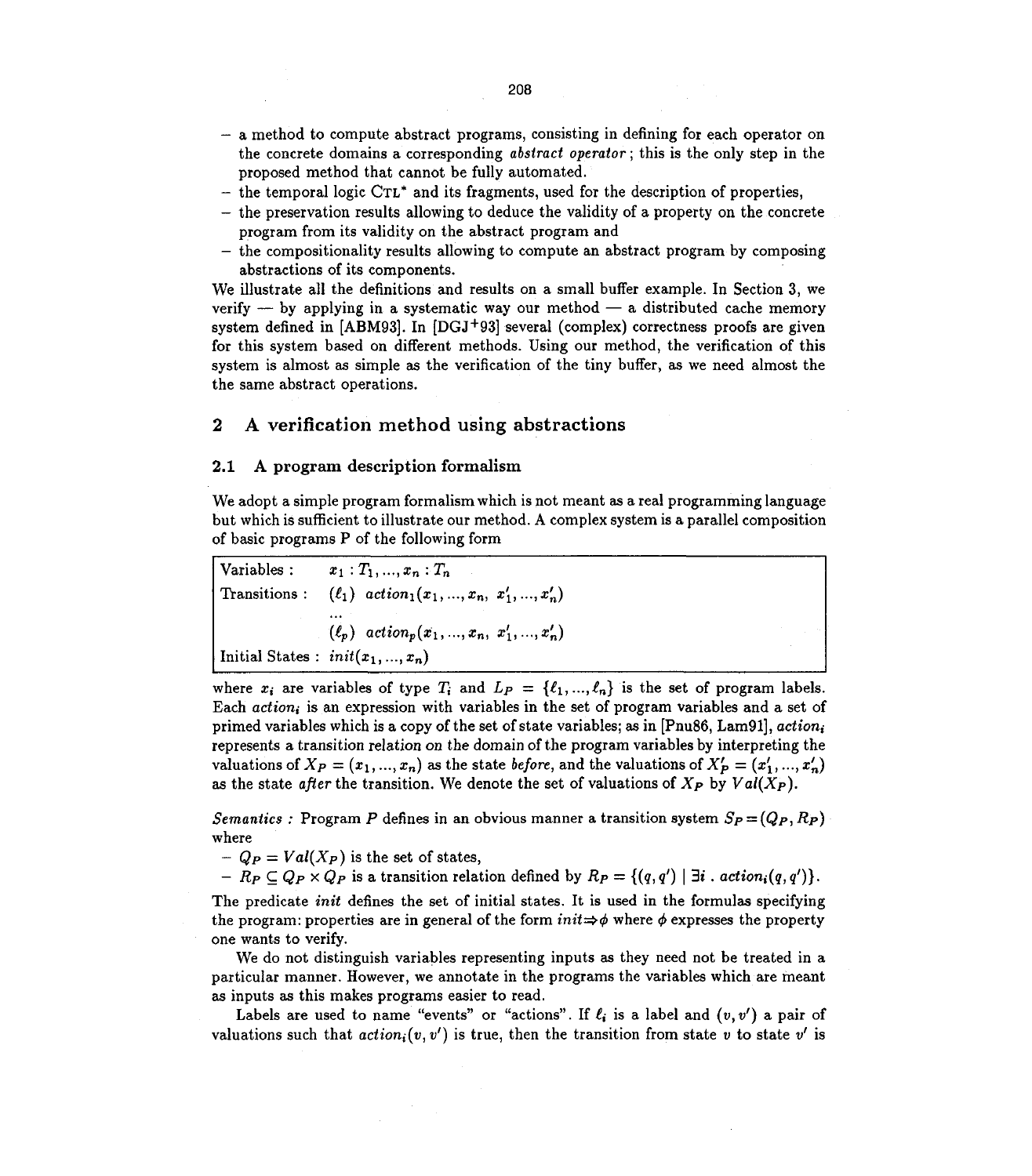an event  $\ell$ . If e is the valuation of the "input" variables extracted from  $v$ , then we call this event also  $\ell_i(e)$ . Events are used for the expression of properties.

*Example I an infinite lossy buffer.* The following program represents an unbounded buffer taking as input elements e of some data domain *clam.* The event *push(e)* enters e (if it has never been entered yet) into the buffer or arbitrarily "loses" it, and *pop(e)* takes e out of the buffer if it is its first element.

| Variables :                  | $e:$ elem (Input)<br>$E$ : set of elem (already occurred events $push(e)$ )<br>$B:$ buffer of elem                                                        |  |
|------------------------------|-----------------------------------------------------------------------------------------------------------------------------------------------------------|--|
|                              | Transitions: (push(e)) allowed(e, E, E') $\wedge$ (add(B, e, B') $\vee$ unch(B))<br>$(pop(e))$ first $(B, e) \wedge tail(B, e, B') \wedge \text{unch}(E)$ |  |
| Initial States : empty $(B)$ |                                                                                                                                                           |  |

E contains the elements e such that  $push(e)$  has already occurred, and allowed $(e, E, E')$  is necessarily *false* if  $e \in E$ . All other predicates have the intuitive meanings:  $add(B, e, B')$ holds if B' is obtained by adding element e at the end of the buffer B; tail $(B, e, B')$ holds if  $B'$  is obtained by eliminating e from  $B$  if e is its first element (first( $B, e$ ) is *true*); **empty**(B) is *true* if B is the empty buffer,  $\text{unch}(X)$ , where  $X = x_1, ..., x_n$  is a tuple of program variables, represents the transition relation which lets all variables in  $X$ unchanged, i. e.,  $\text{unch}(X) = \bigwedge_i (x'_i = x_i).$ 

We use predicates of the form  $add(B, e, B')$  instead of  $B' = ADD(B, e)$  where  $ADD$ is a function, as abstract operations are in general nondeterministic. This is also the way of representing operations which is proposed, e. g. in [CGL91, Lam91].

*Composed programs :* In [GL93b] we obtain our results for more general parallel composition operators, but here we need only asynchronous composition. If  $P_1$  and  $P_2$  are programs defined on a tuple of state variables  $X_1$ , respectively  $X_2$ , then  $P_1 \parallel P_2$  is the parallel composition of  $P_1$  and  $P_2$  defining the transition system  $S = (Val(X_1 \cup X_2), R)$ where

 $R = R_{P_1} \wedge \text{unch}(X_2 - X_1) \quad \vee \quad R_{P_2} \wedge \text{unch}(X_1 - X_2)$ 

Each transition of  $P_1 \parallel P_2$  is either a transition of  $P_1$  which leaves all variables which are declared in  $P_2$  but not in  $P_1$  unchanged or the other way round.

### 2.2 Abstract programs

As proposed in [CGL91, LGS<sup>+</sup>92], given a program *Prog* and a predicate  $\varrho$  on the variables of *Prog* and a tuple of *abstract variables*  $X^A = (x_1^A, ... x_m^A)$ , representing a relation between the concrete and the abstract domain (a function in [CGL91]), then any program *Prog A* defined on *X A,* such that for each action *action* of *Prog* there exists an action  $action<sup>A</sup>$  of  $Prog<sup>A</sup>$  with the same label, such that

 $\exists X \exists X' \cdot \varrho(X, X^{\mathcal{A}}) \wedge \varrho(X', X^{\mathcal{A}'}) \wedge action(X, X') \Rightarrow action^{\mathcal{A}}(X^{\mathcal{A}}, X^{\mathcal{A}'})$  (1) and

 $\exists X \cdot \varrho(X, X^A) \wedge init(X) \Rightarrow init^A(X^A)$ 

is an *abstraction* or more precisely a  $\rho$ *-abstraction* of *Prog.* 

When verifying composed programs, it is interesting to compute an abstract program compositionally, i. e., by composing abstract component programs. From a more general result given in [GL93a], we obtain the following result which is sufficient for the verification of the distributed cache memory system in the following section.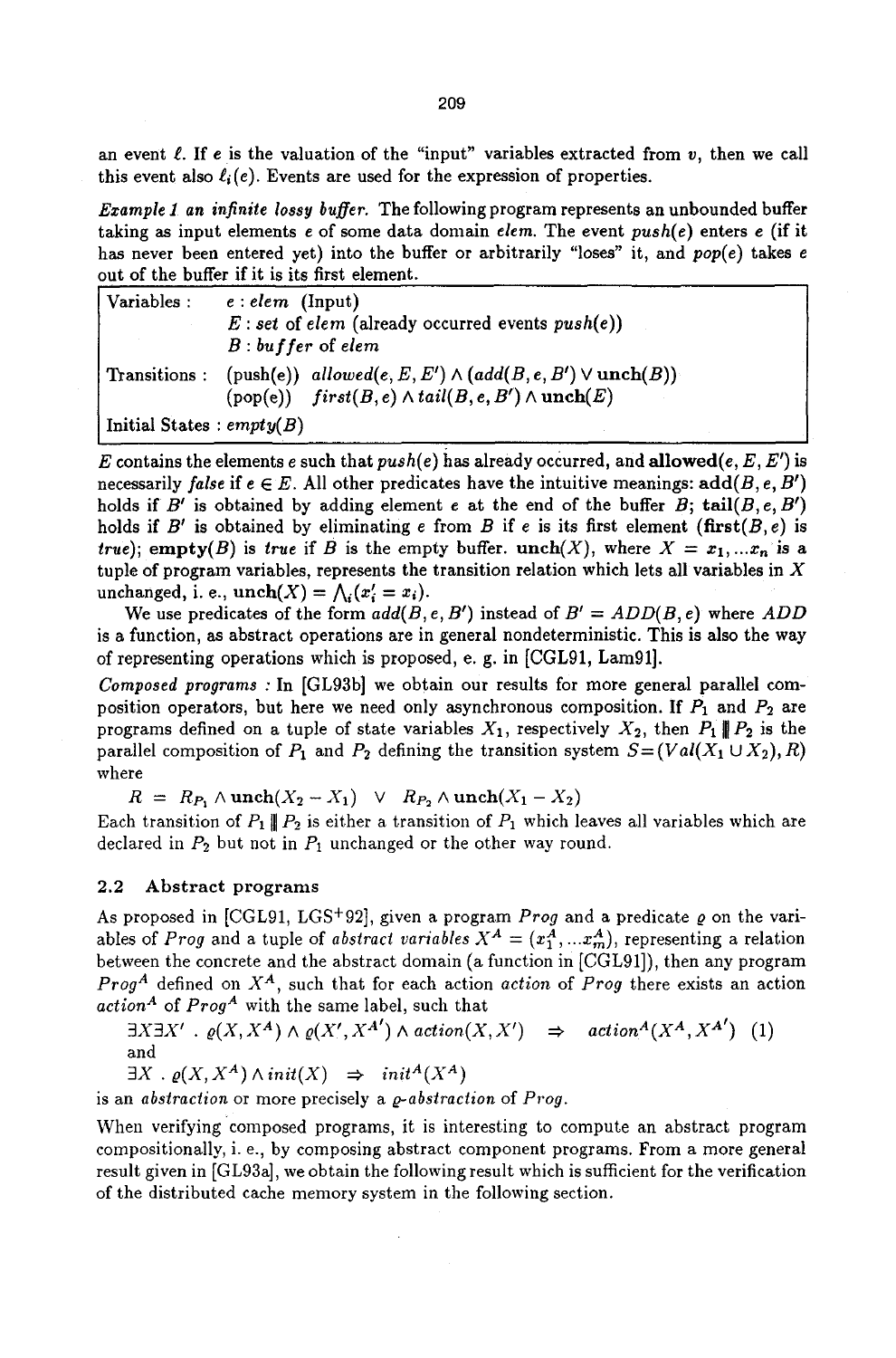**Proposition 1.** Let  $P_1$  and  $P_2$  be programs and  $\varrho_i$  total functions from the domain of *the variables of P<sub>i</sub> into some abstract domains such that*  $\varrho_1 \cap \varrho_2$  *is total and*  $P_1^A$ *,*  $P_2^A$  *are*  $\rho_i$ -abstractions of  $P_i$ , then  $P_1^A \parallel P_2^A$  is a  $(\rho_1 \cap \rho_2)$ -abstraction of  $P_1 \parallel P_2$ .

*Computation of abstract programs in practice :* The idea of abstract interpretation [CC77] is to replace every *function* on the concrete domain used in the program by a corresponding *abstract function* on the abstract domain, and then to analyze the so obtained simpler abstract program instead of the concrete one. Consider the program *Prog<sup>A</sup>* obtained by replacing every basic predicate  $op(X, X')$  on the concrete variables by a predicate  $op^A(X^A, X^{A'})$  on the abstract variables is a  $\rho$ -abstraction of *Prog* if, instead of (1), for every basic operation

$$
\exists X \exists X' \ . \ \varrho(X, X^A) \land \varrho(X', X^{A'}) \land op(X, X') \quad \Rightarrow \quad op^A(X^A, X^{A'}) \tag{2}
$$

holds. If the expressions in *Prog* are negation free (as in our buffer), then  $Prog^A$  is in fact a  $\rho$ -abstraction of *Prog.* The definition of abstract predicates  $op^A$  is the only part of our verification method which cannot be fully automatized. But as we will see, we only need a restricted number of such abstract operations in order to verify a whole class of programs. For example, in the domain of protocol verification, the used data structures are "messages" on which no operations are carried out, "memories" or "registers" in which data can be stored, integers which are mostly used as counters and "buffers" with the usual operations *add, tail, first,.., as* in our examples. In [CGL91] a similar method is proposed.

*Example 2 An abstract lossy buffer.* To illustrate the idea, consider again the buffer of Example 1. In order to show that the buffer has the property of "order preservation" (see Example 3), it is sufficient to show that the order of any pair of elements  $(e_1, e_2) \in$  $elem \times elem$  is preserved. All the information we need about the content of the buffer  $B$ is, if and in which order, it contains the elements  $e_1$  and  $e_2$ . Furthermore, as each element is supposed to be put into the buffer at most once, we need not distinguish amongst the valuations of B containing  $e_i$  more than once. Similarly, for the input variable e we only need to distinguish if its value is  $e_1$ ,  $e_2$  or any other value. Concerning the value of E determinating which events  $push(e)$  are still allowed, we only need to know if the event  $push(e_1)$ , respectively  $push(e_2)$  is still possible or not. This leads us naturally to the abstract domain defined by the abstract variables,

$$
e_A : elem_A^2 = \{0, 1, 2\}
$$
  
\n
$$
E_A^1, E_A^2 : Bool
$$
  
\n
$$
B_A : buffer_A^2 = \{\epsilon, e_1, e_2, e_1 \bullet e_2, e_2 \bullet e_1, \perp\}
$$

and the following abstraction relation  $\rho^2$  defining the correspondence between the concrete and the abstract variables

$$
\varrho^{2}(e, E, B, e_{A}, (E_{A}^{1}, E_{A}^{2}), B_{A}) = \varrho_{elem}^{2}(e, e_{A}) \wedge \varrho_{set\_of\_elem}^{2}(E, (E_{A}^{1}, E_{A}^{2})) \wedge \varrho_{buffer}^{2}(B, B_{A})
$$

where for  $e : elem$  and  $e_A : elem_A^2$ 

$$
\varrho_{elem}^2(e, e_A) = ((e_A = 0) \equiv (e \notin \{e_1, e_2\})) \land ((e_A = 1) \equiv (e = e_1)) \land ((e_A = 2) \equiv (e = e_2))
$$

for E : set of elem and  $E_A^1$ ,  $E_A^2$  : *Bool*,  $E_A^i$  expresses that  $e_i$  has not occurred yet: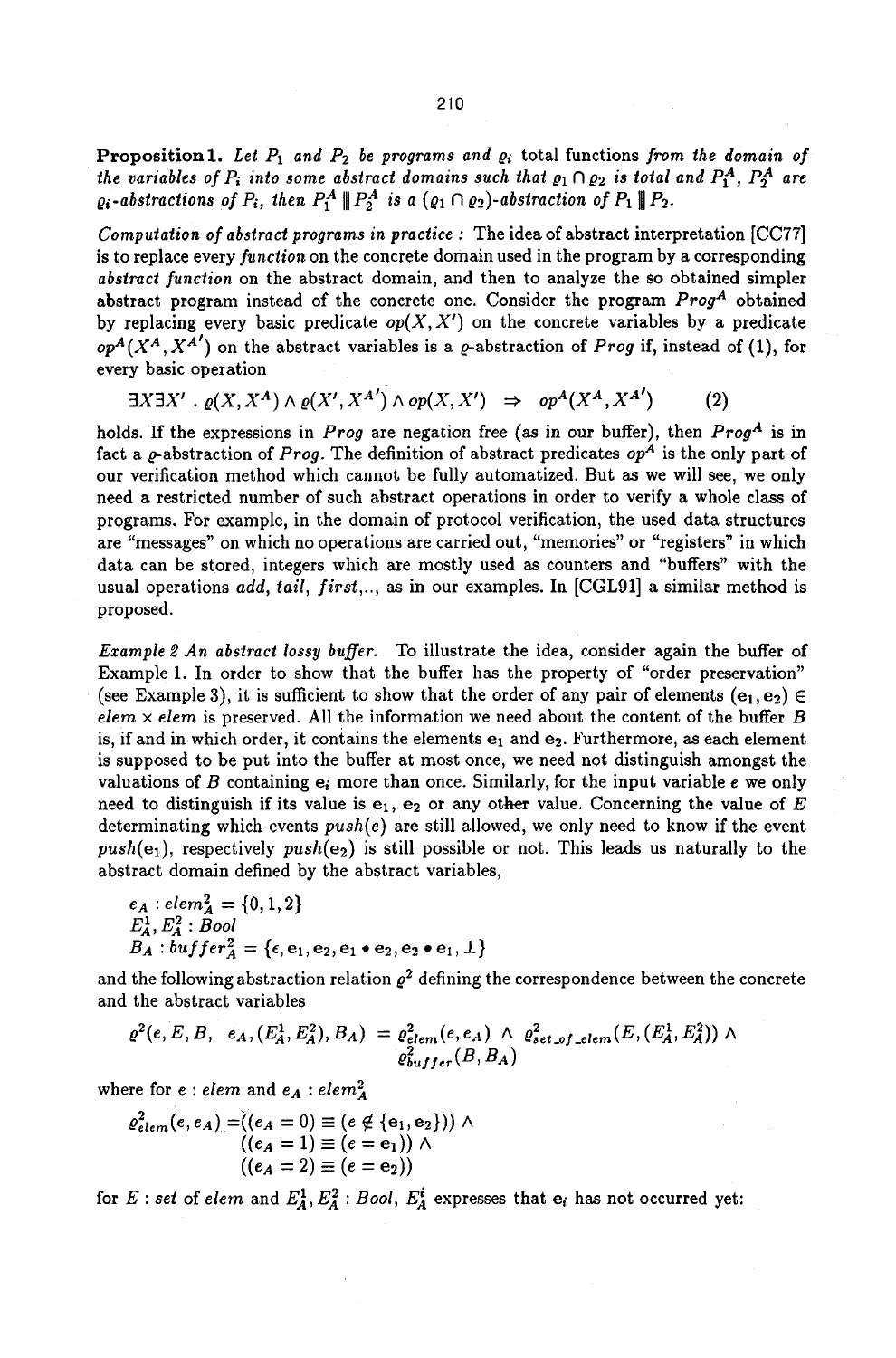$$
\varrho_{set\_of\_elem}^2(E,E_A^1,E_A^2) = ((E_A^1 = \exists E' \ . \ allowed(e_1, E, E') \land ((E_A^2 = \exists E' \ . \ allowed(e_2, E, E'))
$$

and for  $B:buffer$  of *elem* and  $B_A:buffer_A^2$ 

$$
\varrho_{buffer}^{2}(B, B_A) =
$$
\n
$$
((B_A = \epsilon) \equiv empty(B_{|\{e_1, e_2\}})) \land ((B_A = e_1 \bullet e_2) \equiv (B_{|\{e_1, e_2\}} = e_1 \bullet e_2)) \land
$$
\n
$$
((B_A = e_1) \equiv (B_{|\{e_1, e_2\}} = e_1)) \land ((B_A = e_2 \bullet e_1) \equiv (B_{|\{e_1, e_2\}} = e_2 \bullet e_1)) \land
$$
\n
$$
((B_A = e_2) \equiv (B_{|\{e_1, e_2\}} = e_2)) \land ((B_A = \bot) \text{ in all other cases}))
$$

where  $B_{\{e_1, e_2\}}$  is the buffer B restricted to the elements  $e_1$  and  $e_2$ . In order to construct an abstract program, we have to define abstract predicates for all the basic predicates used in the concrete buffer program, such as *allowed, add, tail,* unch, etc.

In the case that every abstract variable is related to a single concrete variable, the abstract predicate associated with  $\text{unch}(v)$  is obviously  $\text{unch}(v_A)$  for any abstract variable  $v_A$  related to v. The following abstract predicates satisfy the condition  $(2)$ .

*allowedi(eA, (El, E~),* (El', E~')) =(E l' = El) A (E~' = EA 2) A *(CA = O) V*  **(z] A EI') A (G -- G')) ^ = i) V**  *(El =\_ El') A (E~ A -,El'))) A (CA =* 2)

$$
add_A^2(B_A, e_A, B'_A) = (B_A = B'_A) \qquad \qquad \wedge (e_A = 0) \vee
$$
  
\n
$$
(B_A \in \{\epsilon, e_2\}) \wedge (B'_A = e_1 \cdot B_A) \vee (B_A \notin \{\epsilon, e_2\}) \wedge (B'_A = \bot) \wedge (e_A = 1) \vee
$$
  
\n
$$
(B_A \in \{\epsilon, e_1\}) \wedge (B'_A = e_2 \cdot B_A) \vee (B_A \notin \{\epsilon, e_1\}) \wedge (B'_A = \bot)) \wedge (e_A = 2)
$$

$$
tail_A^2(B_A, e_A, B'_A) = (B_A = B'_A) \qquad \qquad \wedge (e_A = 0) \vee ((B_A \in \{e_1, e_1 \bullet e_2\}) \Rightarrow (B_A = B'_A \bullet e_1)) \wedge (e_A = 1) \vee ((B_A \in \{e_2, e_2 \bullet e_1\}) \Rightarrow (B_A = B'_A \bullet e_2)) \wedge (e_A = 2)
$$

$$
empty_A^2(B_A) = (B_A = \epsilon)
$$

$$
first_A^2(B_A, e_A) = (e_A = 0) \vee
$$
  
\n
$$
(B_A \in \{e_1, e_1 \bullet e_2, \perp\}) \wedge (e_A = 1) \vee
$$
  
\n
$$
(B_A \in \{e_2, \perp\}) \wedge (e_A = 2)
$$

*tail* is an example of a predicate defining a function on the concrete domain, but which is nondeterministic on the given abstract domain;  $tail^2_A(\perp, 1, B'_A)$  necessarily evaluates to *true* for any value of  $B'_{\mathcal{A}}$  (the value of the buffer in the next state).

Using these abstract predicates, the definition of a program representing a  $\rho$ -abstraction of the buffer program becomes trivial. We just replace variables by corresponding abstract variables and every occurrence of a predicate by corresponding abstract one. The resulting abstract program looks almost as the concrete program but defines a very small finite transition system.

The useful abstractions are often obtained by using this kind of abstract domains. Here, we gave in detail the more complicated abstraction of a buffer particularizing two different data elements. But often, it is sufficient to particularize in the same way a single data element. The corresponding abstraction relations  $\varrho_{elem}^1$ ,  $\varrho_{set\_of\_elem}^1$ ,  $\varrho_{buf}^1$  and abstract predicates *allowed*<sup>1</sup><sub>4</sub>,  $add_A^1$ ,  $tail_A^1$ ,... can be defined by simplifying the above definitions in an obvious manner. For the verification of the cache memory we use also existential abstractions of buffers. The corresponding abstract predicates  $add^{ex}(e_A), tail^{ex}(e_A),...$ necessarily evaluate to *true* if *eA* is an allowed value of the existentially abstracted buffer.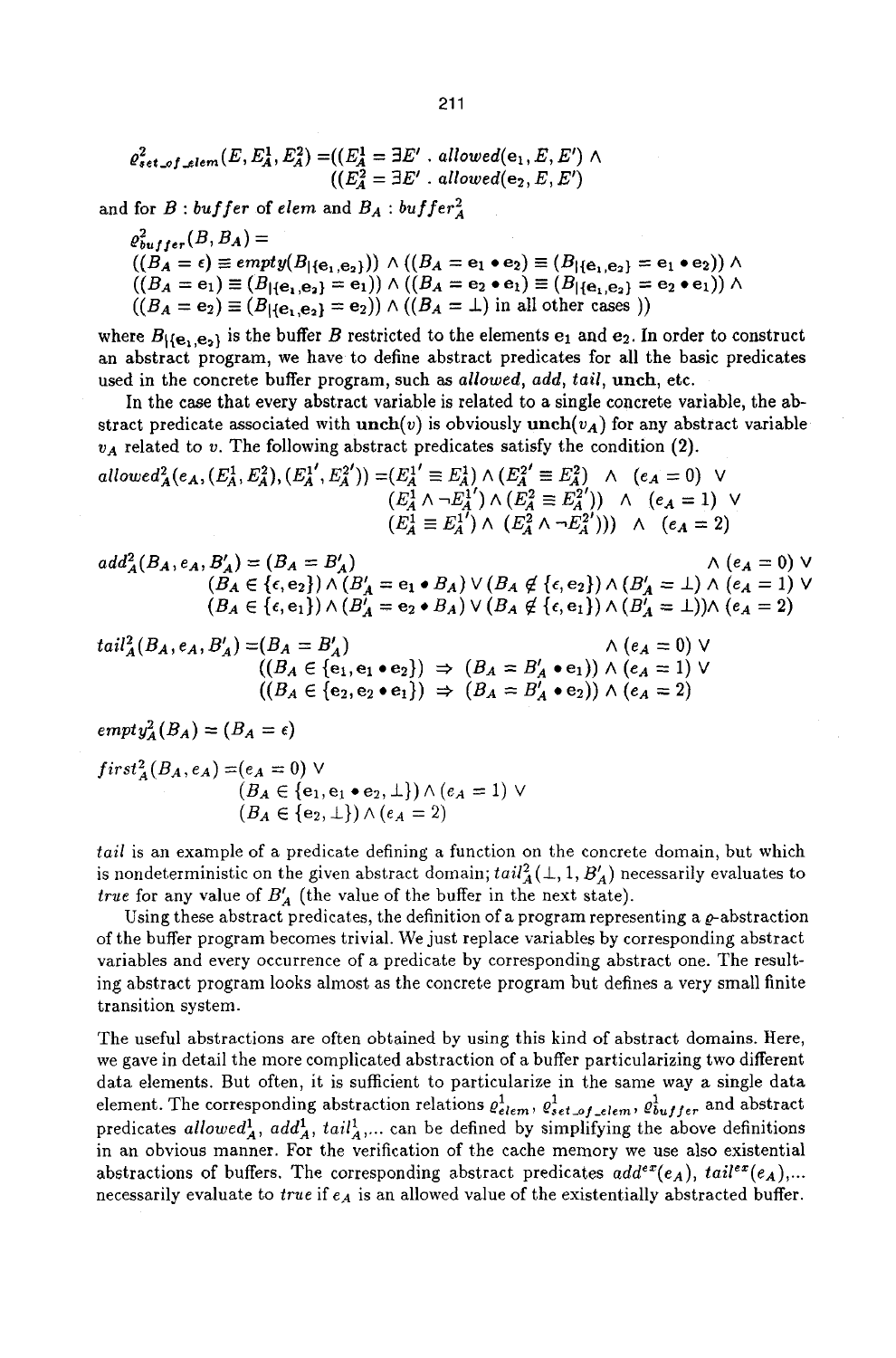### 2.3 Temporal Logic

It remains to recall the definition of temporal logic. Here we restrict ourselves to subsets of CTL\* [EH83] for the expression of properties. The preservation results in  $[LGS + 92]$  are given for subsets of the more powerful branching time  $\mu$ -calculus augmented by past time modalities.

Definition2. CTL\* is the set of state formulas given by the following definition.

- 1. Let  $P$  be a set of atomic (a) state respectively (b) path formulas.
- 2. If  $\phi$  and  $\psi$  are (a) state respectively (b) path formulas then  $\phi \wedge \psi$ ,  $\phi \vee \psi$  and  $\neg \phi$  are (a) state respectively (b) path formulas.
- 3. If  $\phi$  is a path formula then  $A\phi$  and  $E\phi$  are state formulas.
- 4. If  $\phi$  and  $\psi$  are (a) state or (b) path formulas then  $X\phi$ ,  $\phi\mathcal{U}\psi$  and  $\phi\mathcal{W}\psi$  are path formulas.

As usual, we also use the abbreviations  $\mathbf{F}\phi$  denoting *trueU* $\phi$  and  $G\phi$  denoting  $\phi W false$ .

*U* is a strong and *W* a weak "until" operator, a sequence satisfies  $\phi W\psi$  if  $\phi$  holds up to some point in which  $\psi$  holds, and  $\phi \mathcal{U} \psi$  expresses the same property and moreover the obligation that such a point satisfying  $\psi$  exists. That means that U and W are duals by inversing the arguments:  $\phi \mathcal{W} \psi = \neg(\neg \psi \mathcal{U} \neg \phi)$ .

VCTL\* [SG90] is the subset of CTL\* obtained by allowing negations only on atomic formulas and restricting Rule 3 by allowing only the universal path quantifier A.

The *semantics* of CTL<sup>\*</sup> is defined over Kripke structures of the form  $M = (S, \mathcal{I})$  where  $S = (Q, R)$  is a transition system and T is a interpretation function mapping elements of  $\mathcal P$  into sets of states of  $S$ .

**Definition 3.** A *path* in a transition system S is an infinite sequence  $\pi = q_0q_1...$  such that for every  $i \in \mathcal{N}$ .  $R(q_i, q_{i+1})$ . We denote by  $\pi_n$  the nth state of path  $\pi$  and by  $\pi^n$ the sub-path of  $\pi$  starting in its nth state.

**Definition 4.** Let be  $M = (S, \mathcal{I})$  a Kripke structure,  $q \in Q$  and  $\pi$  a path of M. Then the satisfaction ( $\models_M$ ) of CTL<sup>\*</sup> formulas on M is defined inductively as follows.

- 1. Let be  $p \in \mathcal{P}$ . Then  $q \models_M p$  iff  $q \in \mathcal{I}(p)$  and  $\pi \models_M p$  iff  $\pi_0 \in \mathcal{I}(p)$ .
- 2. Let  $\phi$  and  $\psi$  be (a) state respectively (b) path formulas. Then,
	- (a)  $q \models_M \neg \phi$  iff  $q \not\models_M \phi, q \models_M \phi \land \psi$  iff  $q \models_M \phi$  and  $q \models_M \psi, q \models_M \phi \lor \psi$  iff  $q \models_M \phi$  or  $q \models_M \psi$ .
	- (b) analogous by replacing q by  $\pi$
- 3. Let  $\phi$  be a path formula. Then,

 $q \models_M \mathbf{A}\phi$  iff for every path  $\pi$  starting in  $q, \pi \models_M \phi$  and

 $q \models_M \mathbb{E}\phi$  iff there exists a path  $\pi$  starting in q such that  $\pi \models_M \phi$ .

- 4. Let  $\phi$  and  $\psi$  be (a) state respectively (b) path formulas. Then,
	- (a)  $\pi \models_M X\phi$  iff  $\pi_1 \models_M \phi$ ,

 $\pi \models_M \phi \mathcal{U} \psi$  iff there exists  $n \in \mathcal{N}$  such that  $\pi_n \models_M \psi$  and  $\forall k < n \cdot \pi_k \models_M \phi$ ,  $\pi \models_M \phi \mathcal{W} \psi$  iff for all  $n \in \mathcal{N}$ .  $((\forall k < n \cdot \pi_k \models_M \neg \psi)$  implies  $\pi_n \models_M \phi)$ .

(b) the same definition obtained by replacing in (a) all states  $\pi_i$  by subsequences  $\pi^i$ .

We say that  $M \models \phi$  iff  $q \models_M \phi$  for all states of M.

From the more general results given in [LGS+92] we obtain the following proposition concerning preservation of properties of VCTL\*.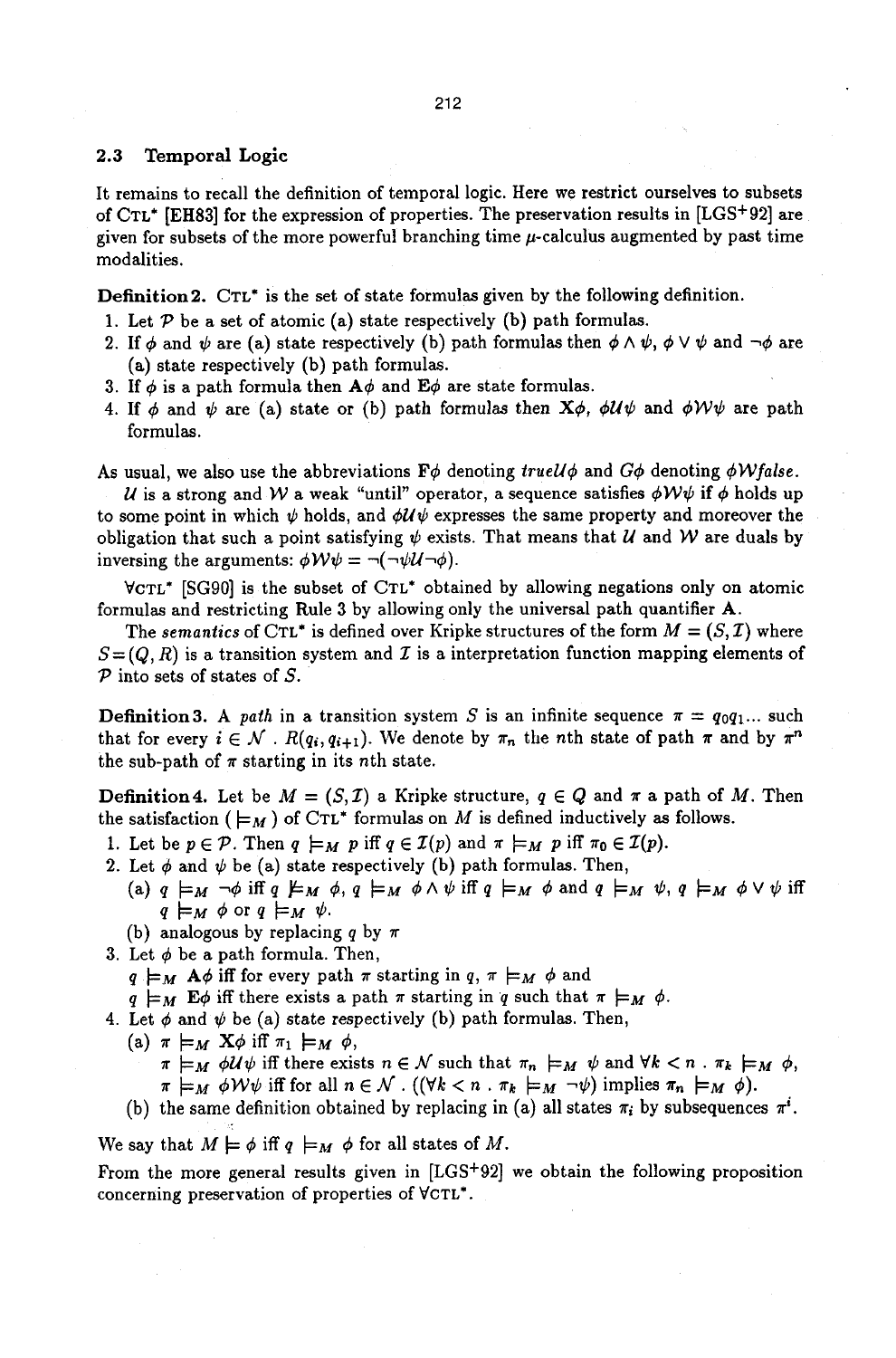Proposition 5 Preservation of  $\forall$ CTL<sup>\*</sup>. Let *Prog be a program,*  $\rho$  *a total relation from the domain of Prog into some abstract domain, and Prog<sub>A</sub> a g-abstraction of Prog. Then, for any*  $\phi \in \forall$ *CTL*<sup>\*</sup>, P *the set of atomic formulas occurring in*  $\phi$  *and I an interpretation function mapping P into sets of states of*  $S_{Prog}$ *, we have* 

 $Im[\varrho^{-1}] \circ Im[\varrho] \circ \mathcal{I} (p) \subseteq \mathcal{I} (p)$  (\*) for all  $p \in \mathcal{P}$  occurring positive in  $\phi$ *implies* 

 $(S_{Prog_A},Im[\varrho]\circ\mathcal{I})\models\phi\Rightarrow (S_{Prog},\mathcal{I})\models\phi$ 

*where Im[g] is the image function of*  $\rho$ *. Condition (\*) is called consistency of*  $\rho$  *with*  $\mathcal{I}(p)$ .

This proposition expresses that, if  $\phi \in \forall$ CTL<sup>\*</sup> holds on a *g*-abstraction of the program *Prog* by translating the interpretations of all atomic propositions occurring in the formula by  $Im(\rho)$  into predicates on the abstract domain, and if all these predicates are consistent with  $\varrho$ , then we can deduce that  $\phi$  holds on *Prog.* Consistency is not needed for predicates that occur only negated in  $\phi$  as  $Im[\varrho^{-1}](\overline{Im[\varrho](\mathcal{I}(p))}) \subseteq \overline{\mathcal{I}(p)}$ . We conclude that, if  $\phi$  holds on *Prog<sub>A</sub>* using the abstract interpretation of  $\neg p$  ( $\overline{Im[\varrho](\mathcal{I}(p))}$ ), then a stronger property than  $\phi$  using the concrete interpretation of  $\neg p$  ( $\overline{\mathcal{I}(p)}$ ) holds on *Prog.* In particular, for the verification of a formula of the form  $init \Rightarrow \phi$ , *init* need not to be consistent with  $\rho$ .

*Example 3.* The property of *order preservation* can be expressed by the following set of formulas on the set of "observable" atomic predicates

 $P = \{ init, enable(push(e)), after(push(e)), enable(pop(e)), after(pop(e)), \ldots \},$ where  $\text{enable}(\ell)$  is interpreted as the set of states in which event  $\ell$  is possible, and  $after(\ell)$ those in which  $\ell$  has just occurred  $-$  *after*( $\ell$ ) becomes expressible by adding an explicit boolean program variable *after*  $\ell$  which is *true* exactly after any event  $\ell$ .

 $\forall e', e \in elem : init \Rightarrow A(\ [-after(push(e))Wafter(push(e'))]$  $[ \neg \text{enable}(pop(e))Wafter(pop(e'))]$ )

These formulas can be transformed into VCTL" formulas in which only the predicates  $after(push(e))$  and  $after(pop(e'))$  occur non negated. In order to verify that the concrete buffer program has the property of order preservation, it is sufficient to verify the formula obtained by instanciating  $e_1$  for e and  $e_2$  for e' on the abstract program defined in Example 2. In fact, as  $e_1$  and  $e_2$  represent an arbitrary pair of data values, this verification of a single representative of the set of formulas is sufficient. It is easy to obtain the consistency of predicates of the form  $after(\ell)$  by not abstracting the variable *after L*. In the sequel we suppose, without mentioning it explicitly, that for every predicate *after(g)*  occurring in the considered formula such a variable is defined.

# 3 Verification of a distributed cache memory

### 3.1 Concrete and abstract specification of a sequential consistent memory

Now we use this verification method for the verification of a particular distributed cache memory which has been presented in [ABM93] and verified using different methods in [JPR93, DGJ+93]. The cache memory is a system of the form  $P_1 \parallel P_2 \dots \parallel P_n$  where each process Pi is defined as in Figure 3.1. the predicates *add, tail, first* and *empty* are as in the Example 1 and *update* is defined by

 $update(m, (a, d), m') \equiv (m'[a] = d) \wedge (\forall b : address. (b \neq a \Rightarrow m'[b] = m[b]))$ .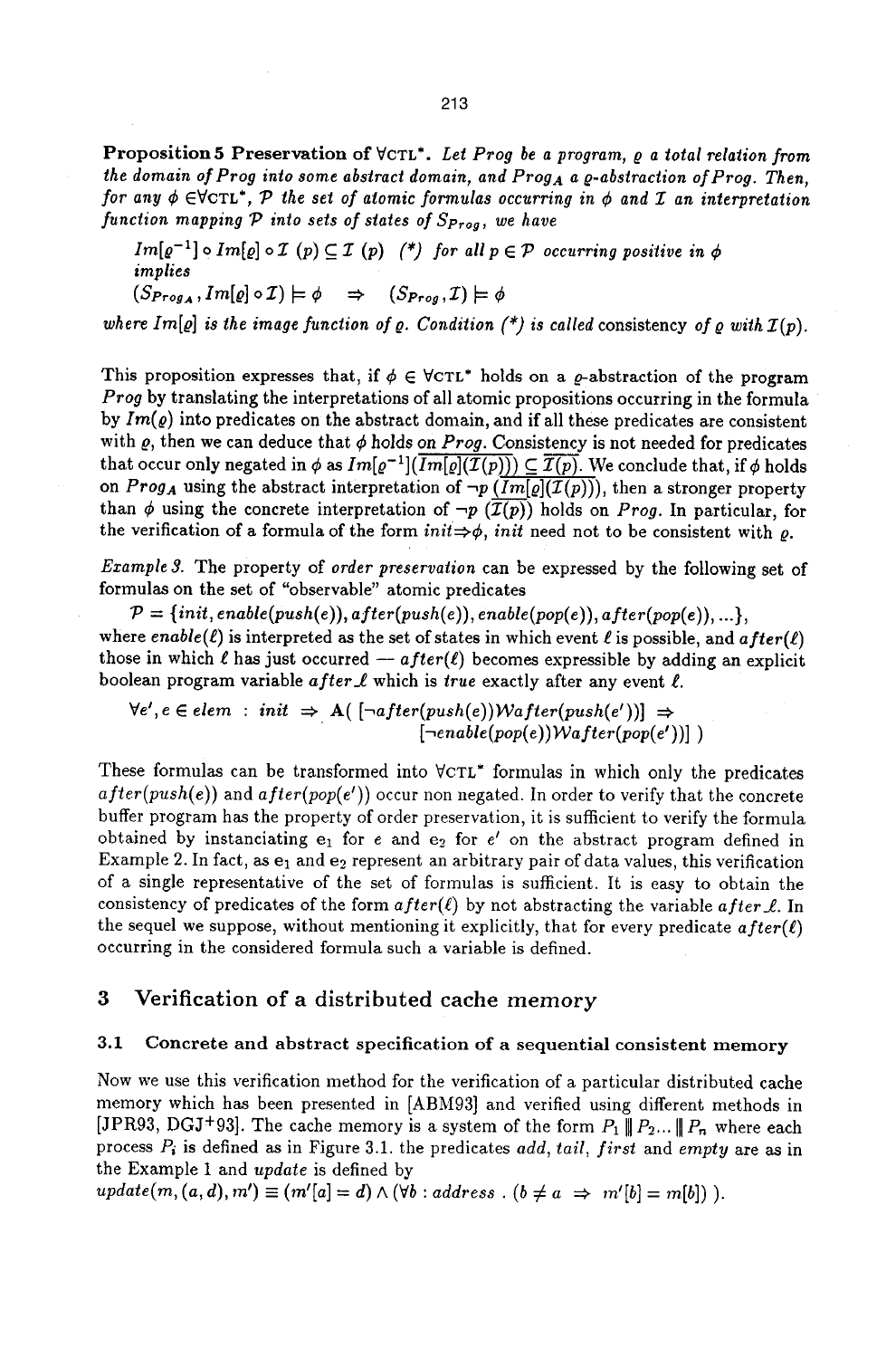|                                                      | Variables : Input : $a:address, d: datum$                                                                                   |  |  |  |
|------------------------------------------------------|-----------------------------------------------------------------------------------------------------------------------------|--|--|--|
|                                                      | $\overline{\text{local}}$ : AD <sub>i</sub> : set of address x datum <sub>i</sub> , (data already written)                  |  |  |  |
|                                                      | $C_i$ : array[address] of datum $\cup \{\epsilon\}$ (local cache memory)                                                    |  |  |  |
|                                                      | $Out_i: buffer \ of (address \times datum_i)$                                                                               |  |  |  |
| $shared: M: array[address]$ of datum (global memory) |                                                                                                                             |  |  |  |
|                                                      | $In_k: buffer \text{ of } (address \times (datum \cup \{\epsilon\})), k: index$                                             |  |  |  |
| Transitions:                                         |                                                                                                                             |  |  |  |
|                                                      | $(write_i(a, d))$ allowed $((a, d), AD_i, AD'_i) \wedge add(Out_i, (a, d), Out'_i) \wedge$                                  |  |  |  |
|                                                      | $unch(C_i, M, In_1, \ldots In_n)$                                                                                           |  |  |  |
|                                                      | $(\text{read}_i(a, d))$ $(C_i[a] = d) \wedge \text{empty}(Out_i) \wedge \text{empty}(In_{i address \times datum_i}) \wedge$ |  |  |  |
|                                                      | $unch(C_i, Out_i, AD_i, M, In_1,  In_n)$                                                                                    |  |  |  |
| $(mw_i(a,d))$                                        | $first(Out_i, (a, d)) \wedge tail(Out_i, (a, d), Out'_i) \wedge update(M, (a, d), M') \wedge$                               |  |  |  |
|                                                      | $\forall k : index \cdot add(In_k, (a, d), In'_k) \wedge \text{unch}(C_i, AD_i)$                                            |  |  |  |
| $(cu_i(a,d))$                                        | $first(In_i, (a, d)) \wedge tail(In_i, (a, d), In'_i) \wedge update(C_i, (a, d), C'_i) \wedge$                              |  |  |  |
|                                                      | $unch(Out_i, AD_i, M, \{In_j, j \neq i\})$                                                                                  |  |  |  |
| Init:                                                | $(\forall b: address \ . \ (C_i[b] = M[b] = \epsilon)) \land empty(Out_i) \land empty(In_i)$                                |  |  |  |

Fig. 1. A distributed cache memory system

The event  $write_i(a, d)$  does not have any immediate effect neither on the local nor on the central memory, but pushes the pair  $(a, d)$  into the local buffer  $Out_i$ ; from there it is by the internal event *memory\_write<sub>i</sub>*( $a$ , $d$ ) written into the central memory and dispatched into all buffers  $In_i$ ; the internal event *cashupdate*<sub>i</sub> $(a, d)$  takes the first element  $(a, d)$ out of  $In_i$  and writes datum d into address a of the local cache memory  $C_i$ . The event *read<sub>i</sub>*( $a, d$ ) is possible only if  $C_i[a] = d$  and no local *write* event is pending, i.e., if  $empty(Out_i) \wedge empty(In_{i|address \times datum_i})$ . The only difference between our system and the one used in [JPR93] concerns the fact that each pair  $(a, d)$  can be the parameter of at most one event *write.* The way we obtain this, is by defining the type *datum* by  $datum = \iint_{\mathcal{L}} datum_i$ , such that each process "signs" the data it writes, and by using in each process a variable  $AD_i$  of type *set* of *address*  $\times$  *datum<sub>i</sub>* which stores the information if the event  $write_i(a, d)$  has already occurred or not, as in the example of the buffer.

The abstract specification that the system must verify is *sequential consistency* [Lam79], which originally is given in the form of an abstract program. In order to apply our method, we give the abstract specification in terms of a set of properties. Under the assumption that every pair of the form (a, d) can occur at most once as the parameter of some *write*  event, sequential consistency can be characterized by the following set of properties expressed in terms of observable events:

*Safety properties characterizing a sequential consistent memory:* 

$$
(S1) \forall (a,d), (a',d') : address \times datum, j, i : index \text{ such that } (a,d) \neq (a',d')init \Rightarrow A(\neg after(write_j(a,d))Wafter(write_j(a',d'))) \Rightarrow [\neg enable(read_i(a,d))W(enable(read_i(a',d')) \vee AG(\neg enable(read_i(a',d')))] )
$$

(S2) V(a, d) : *address x datum, i : index*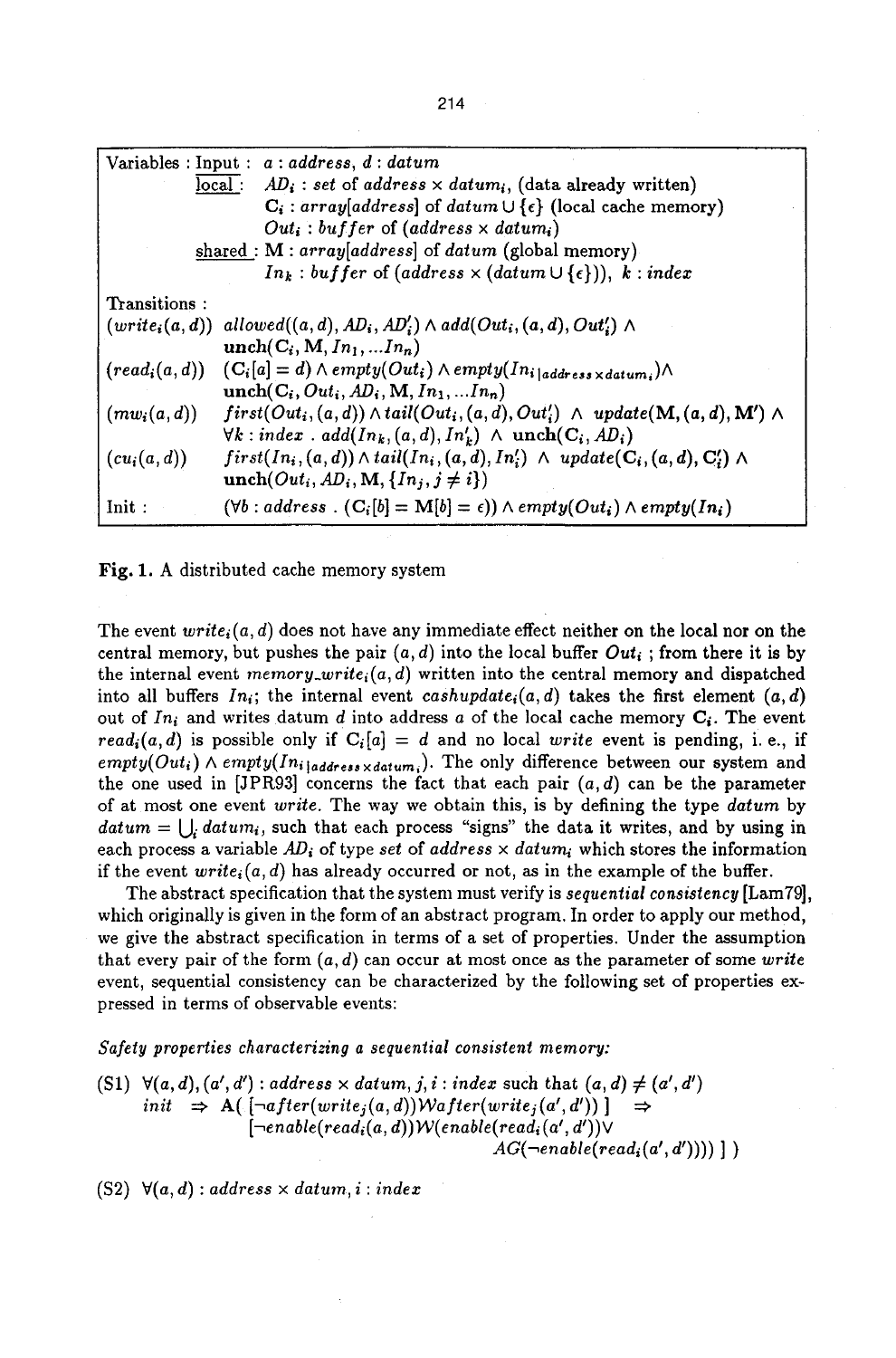$init$   $\Rightarrow$  A( $\neg enable(read_i(a,d))\mathcal{W}\bigvee_{j:index} after(write_j(a,d))$ )

(S3) 
$$
\forall (a, d) : address \times datum, i : index
$$
  
\n $init \Rightarrow AG(after(write_i(a, d)) \Rightarrow$   
\n $A((enable(read_i(a)) \Rightarrow enable(read_i(a, d)))WAG(\neg enable(read_i(a, d))))$ 

$$
(S4) \forall (a, d), (a, d') : address \times datum, i_1, i_2 : index \text{ such that } d \neq d'
$$
  
init  $\Rightarrow A \{ [\neg after(read_{i_1}(a, d)) \text{Wafter}(read_{i_1}(a, d'))] \} \Rightarrow$   

$$
[\neg enable(read_{i_2}(a, d)) \text{WAG}(\neg enable(read_{i_2}(a, d')))] )
$$

(S1) expresses that in every execution sequence the subsequence of *read<sub>i</sub>* events respects the order of *write<sub>j</sub>* events: whenever  $(a', d')$  is written before  $(a, d)$  by  $P_j$ , then  $read_i(a, d)$ is not enabled before either  $read_i(a', d')$  has already been enabled or is never enabled again (the second clause is necessary because  $read_i(a', d')$  may never be enabled in some computation sequences). ( $S2$ ) expresses that every  $read_i(a, d)$  event is preceded (caused) by some *write<sub>i</sub>*( $a, d$ ) event. This is slightly stronger than sequential consistency which may allow *write<sub>i</sub>*(*a, d*) to occur after  $read_i(a, d)$ . (S3) expresses the fact that  $read_i$  and  $write_i$  events od the same process  $P_i$  must be consistent with a central memory, i. e., after *a writei(a, d), Pi* can read nothing different from d in address a until *readi(a, d)* is never enabled again. (\$4) expresses analogously to (S1) the fact that *read* events concerning the same memory cell must be consistent in all processes. All these formulas can be translated into VCTL\* formulas.

### **3.2 Verification of** the cache **memory**

We verify each parameterized set of formulas on a different abstract program. Our aim is not to find the smallest abstract program that can be used for the verification of each formula, but we want to apply, whenever possible, the already predefined abstractions in order to show that the application of the method is simple and can be done systematically. The cache memory uses the data types and operations of the buffer of Example 1; it uses also a data type "memory"= *array[address]* of *datum.* As for buffers, we use three different types of abstractions of a variable X of type *memory* depending on the formula to be verified: we may

- completely forget about it (we do this always for the central memory  $M$ )
- keep information about a single pair  $(a,d)$  by taking an abstract boolean variable  $X_A$ and an abstraction relation  $\varrho_{memory}^1(X, X_A) = X_A \equiv (X[\mathbf{a}] = \mathbf{d}).$
- keep information about two pairs  $(a_1, d_1)$  and  $(a_2, d_2)$  by taking two abstract boolean variables  $X_A^1$  and  $X_A^2$  and an analogous abstraction relation  $\varrho_{memory}^2(X, X_A^1, X_A^2)$ .

Suppose the type *elem* to be *address*  $\times$  *datum* and take an abstract variable  $e_A$  of type  $elem_A^1 = \{0,1\}$  already used in the buffer example and the abstraction relation

 $Q_{elem}^1((a,d),e_A)=(e_A = 0) \wedge ((a,d) \neq (a,d)) \vee (e_A = 1) \wedge ((a,d) = (a,d)),$ 

exactly as in Example 2; then, it is easy to define an abstract predicate  $update_A^1$  by

 $update_A^1(X_A, e_A, X'_A) = (e_A = 0) \wedge (X'_A \Rightarrow X_A) \vee (e_A = 1) \wedge X'_A$ expressing that if  $(a, d) \neq (a,d)$ ,  $X[a] = d$  is only possible in the next state if already in the present state  $X[\mathbf{a}] = \mathbf{d}$ , and if  $(a, d) = (\mathbf{a}, \mathbf{d})$ , then in the next state  $X[\mathbf{a}] = \mathbf{d}$ , independently of the value of  $X[\mathbf{a}]$  in the present state.

Using these definitions (and analogous ones with superscripts  $e^x$  and  $2$ ) and those already given in Example 1, the definition of appropriate abstract finite state programs of the cache memory becomes simple.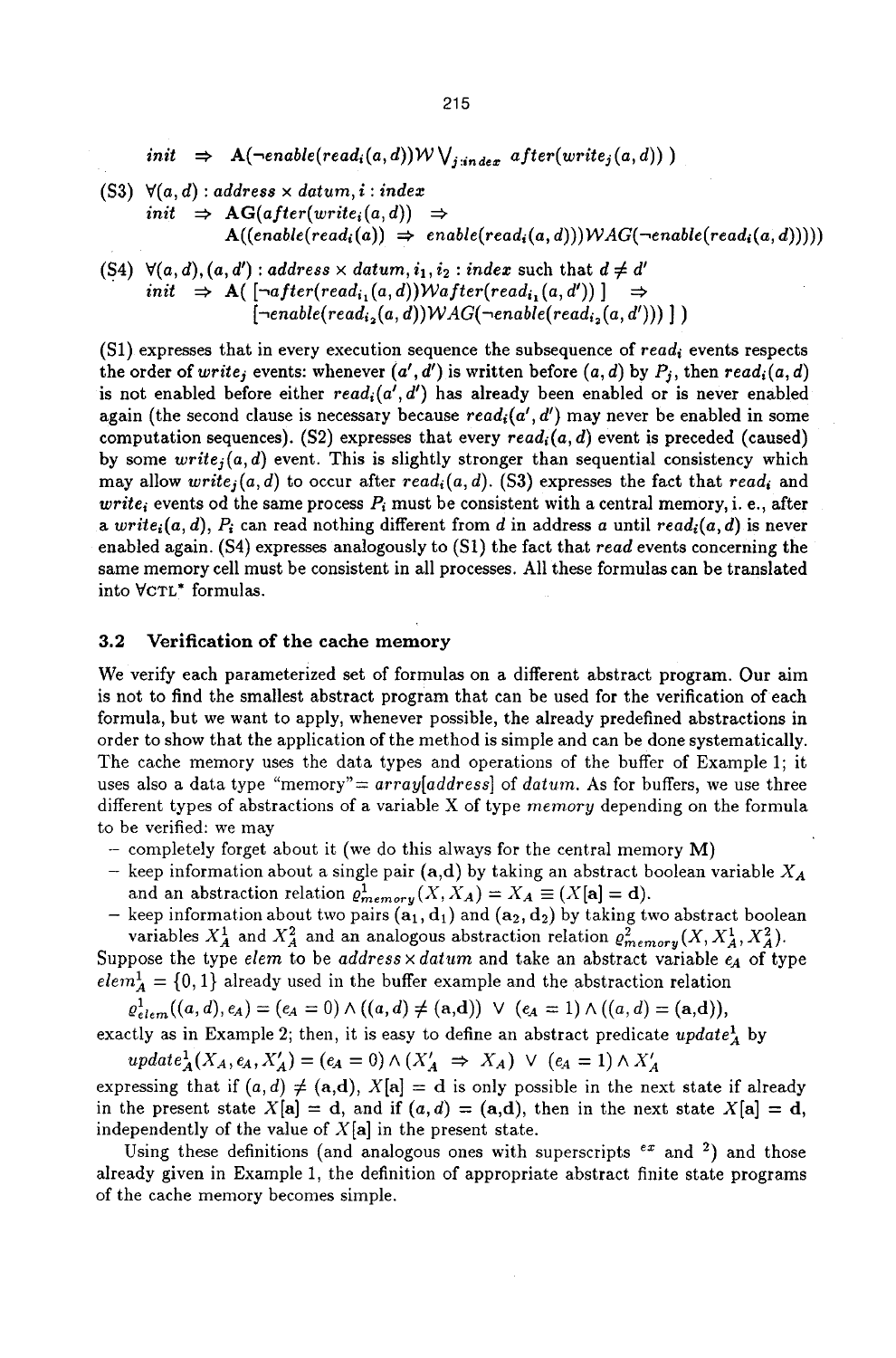*Abstract programs for property (\$3):* Each instance of property (\$3) involves only events of a single process *Pi.* However, even if we succeed to verify it on *Pi* we can *not* deduce their satisfaction on the composed system. In fact, if we replace all processes different from *Pi* by the process *"Chaos",* (\$3) does not hold any more on the composed abstract program. We use here another approach to compositionality: by Proposition 1, we can abstract each *Pj* individually and build a global model by composing these small abstract programs. We choose the abstraction relation for all  $P_i$  with  $j \neq i$  in such a way that shared variables are abstracted in the same way as in  $P_i$  and we forget about all local variables; this has as effect to avoid adding certain changes of shared variables which are not allowed by the concrete programs  $P_i$ .

Intuitively,  $(S3)$  expresses that as soon as *write<sub>i</sub>*(a,d) has occurred, only d may be read by *Pi* on address a until d has been put into *Ci* and afterwards been replaced by some other value; that means that we are interested in observing what happens on the buffers *Outi* and *In<sub>i</sub>* and the cache  $C_i$ . The actions  $(mw_i)$  should not disturb the behaviour of  $P_i$  observed by (S3) because they cannot push  $(a,d)$  into  $In_i$ . This leads naturally to the following abstraction relation for *Pi:* 

$$
\varrho_i^{S3}((a,d), AD_i, C_i, Out_i, M, In_1, ... In_n, e_A, E_A, C_{iA}, Out_{iA}, In_iA) =
$$
\n
$$
\varrho_{elem}^{1}(a,d), e_A) \qquad \wedge \qquad \varrho_{set\_of\_elem}^{1}(AD_i, E_A) \qquad \wedge
$$
\n
$$
\varrho_{memory}^{1}(C_i, C_{iA}) \qquad \wedge \qquad \varrho_{buffer}^{1}(Out_i, Out_{iA}) \qquad \wedge
$$
\n
$$
\varrho_{buffer}^{1}(In_i, In_iA)
$$

and for  $P_j$ ,  $j \neq i$  we use the same abstraction as in  $\varrho_i$  for the shared variables and forget about all local variables

$$
\varrho_j^{S3}((a,d), AD_i, C_i, Out_i, M, In_1, ..., In_n, e_A, In_{iA}) =
$$
  

$$
\varrho_{elem}^{1}((a,d), e_A) \qquad \wedge \qquad \varrho_{buffer}^{1}(In_i, In_{iA})
$$

from which we obtain by replacing concrete by corresponding abstract predicates as defined before, the following abstract program  $P_i^A$  for index i,

| Variables : abstract input : e <sub>A</sub> : Bool |                       |                                                                                                                                     |  |
|----------------------------------------------------|-----------------------|-------------------------------------------------------------------------------------------------------------------------------------|--|
|                                                    | local:                | $E_A, C_{iA}$ : Bool                                                                                                                |  |
|                                                    |                       | $Out_{iA}: buffer_A^1$                                                                                                              |  |
|                                                    | shared:               | $In_{iA}: buffer_A^1$                                                                                                               |  |
| Transitions:                                       |                       |                                                                                                                                     |  |
|                                                    |                       | $(write_i(e_A))$ allowed $^1_A(e_A, E_A, E_A') \wedge add_A^1(Out_{iA}, e_A, Out_{iA}') \wedge \text{unch}(C_{iA}, In_{iA}) \wedge$ |  |
|                                                    |                       | $(read_i(e_A))$ $(e_A \Rightarrow C_{iA}) \wedge empty^1_A(Out_{iA}) \wedge empty^1_A(In_{iA}) \wedge$                              |  |
|                                                    |                       | $unch(E_A, C_{iA}, Out_{iA}, In_{iA})$                                                                                              |  |
| $(mw_i(e_A))$                                      |                       | $first_A^1(Out_{iA}, e_A) \wedge tail_A^1(Out_{iA}, e_A, Out_{iA}') \wedge$                                                         |  |
|                                                    |                       | $add_A^1(In_{iA}, e_A, In'_{iA}) \wedge \text{unch}(C_{iA}, E_A)$                                                                   |  |
| $(cu_i(e_A))$                                      |                       | $first_A^1(In_{iA}, e_A) \wedge tail_A^1(In_{iA}, e_A, In'_{iA}) \wedge update_A^1(C_{iA}, e_A, C'_{iA}) \wedge$                    |  |
|                                                    | $unch(E_A, Out_{iA})$ |                                                                                                                                     |  |
| Init:                                              |                       | $\neg C_{iA} \wedge empty_A^1(Out_{iA}) \wedge empty_A^1(In_{iA})$                                                                  |  |

and  $P_i^A$  for all indices different from i,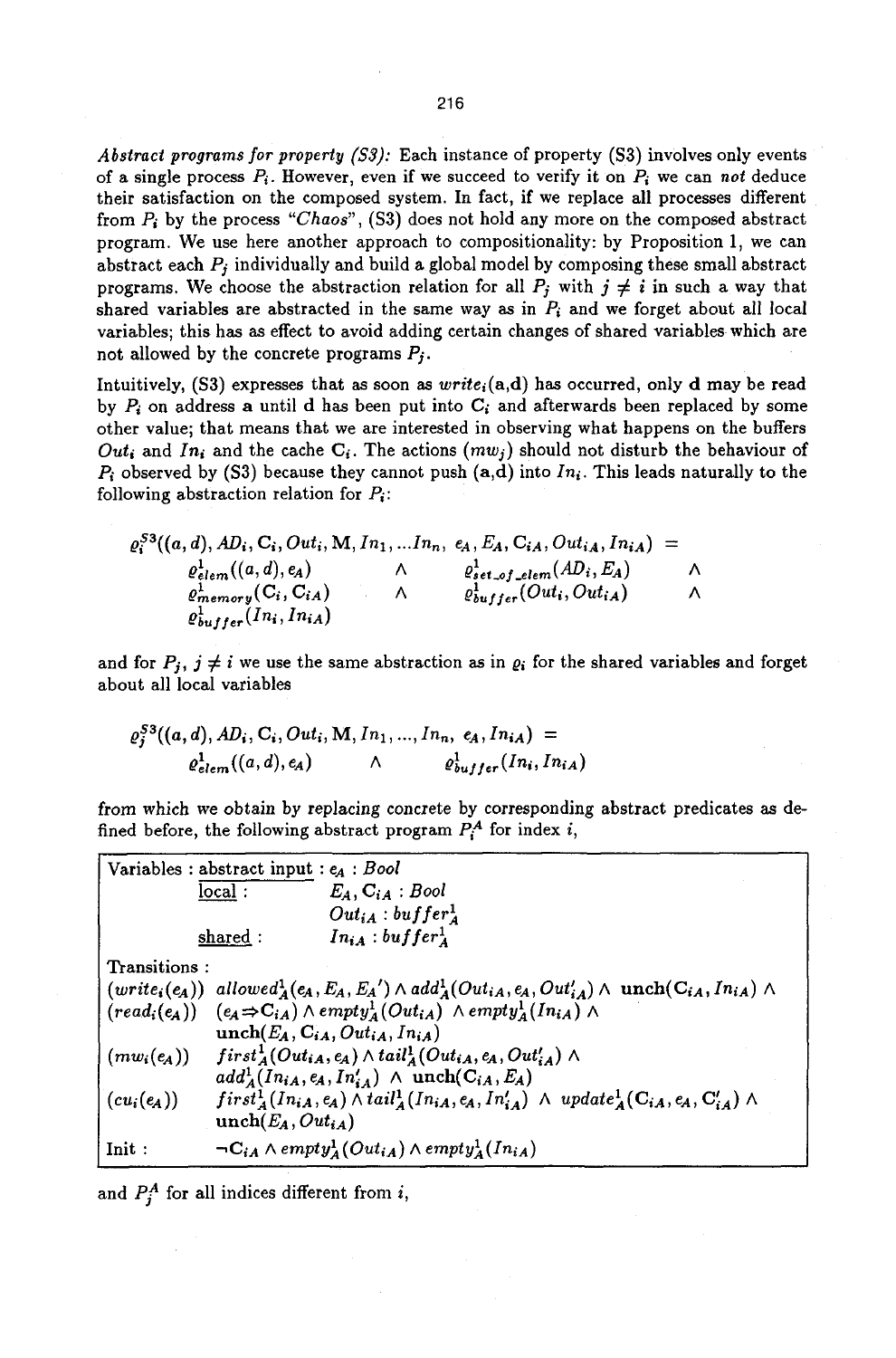Variables: abstract input: 
$$
e_A : Bool
$$
  
\n
$$
\frac{\text{shared:}}{\text{shared:}} \quad In_{iA} : buffer_A^1
$$
\nTransitions:  $(write_j(e_A), read_j(e_A), cu_j(e_A))$   $unch(In_{iA})$   
\n $(mw_j(e_A))$   $first_A^{ex}(e_A) \land add_A(In_{iA}, e_A, In'_{iA})$   
\nInit:  $empty_A^1(In_{iA})$ 

m which we have already eliminated all abstract operations that are always *true,* such as  $add_A^{ex}$ , update<sup>ex</sup>,.... Notice that the event  $(mw_j(true))$  is never executed as  $first_A^{ex}(true)$  = *false* because the buffer  $Out_j$  cannot contain the pair  $(a,d)$  as  $d \in datum_i$ . Notice also that the size of the composed system  $P_1^A \parallel ... \parallel P_i^A \parallel ... \parallel P_n^A$  is the same, whatever the number of composed programs is, as for all  $j \neq i$ , the programs  $P_i^A$  are identical and  $P \parallel P$  and P represent the same transition system.

*Abstract programs for property (\$2):* Property (\$2) expresses the fact that any event read<sub>i</sub>(a,d) is preceded by an event *write*  $_i$ (a,d) for some j. Thus, we are interested in observing the buffers  $Out_i$  and  $In_i$  and the cache  $C_i$ . This leads to similar abstraction relations as for the verification of (\$3), except that we do not need the unicity of the *write*  events and can forget about  $AD_i$  but we need abstract buffers  $Out_{iA}$  for all j. Thus, all abstraction relations  $\rho_i^{S2}$  are the same:

$$
\varrho_j^{S2}(A, D, AD_j, C_j, Out_j, M, In_1, ..., In_n, e_A, Out_{jA}, In_{iA}) =
$$
  
\n
$$
\varrho_{elem}^1((A, D), e_A) \qquad \wedge \qquad \varrho_{buffer}^1(Out_j, Out_{jA}) \qquad \wedge
$$
  
\n
$$
\varrho_{buffer}^1(In_i, In_{iA})
$$

For this abstraction, the size of the obtained global abstrazt transition system does depend on the number n of processes as we have defined n abstract variables  $Out<sub>1</sub>A$ . In order to obtain an abstract transition system such that its size is independent of  $n$ , we can define  $-$  instead of the set of local abstract buffers  $Out_{jA}$  -- a *single global* abstract buffer  $Out_A$ defined by a relation of the form

$$
\varrho_{buffer}^{1,glob}(\bigcup_{j: index} Out_j, Out_A)
$$

which obliges however to redefine the abstract operations  $\text{add}_A$ ,  $\text{tail}_A$ ,...

*Abstract programs for properties (\$1) and (\$4):* For the verification of (S1) we need to observe events with two different parameters  $(a_1, d_1)$  and  $(a_2, d_2)$ , such that  $d_1, d_2 \in$  $datum_i$ ; thus, we use the abstraction relations with superscript  $^2$  as for the verification of order preservation in the preceding section. We define abstract variables  $E_A^1, E_A^2$  (in  $P_j^A$ ) in order to guarantee uniqueness of the observed *write<sub>j</sub>* events, *OutjA* (in  $P_j^A$ ),  $C_{i_1}, C_{i_2}$  (in  $P_i^A$ ) and a global variable  $In_{iA}$  and use the predefined abstraction relations and corresponding abstract operations.

The resulting global abstract transition system is again independent of the number of process as all the abstract programs with indices different from  $i, j$  are identical. We need only to consider the case where the indices  $i$  and the  $j$  are different, as the property for  $i = j$  is implied by (S3).

Property ( $S4$ ) expresses that the sequences of *read* events of any two processes  $P_{i}$ , and  $P_{i_2}$  on the same address a are compatible, also when they have been written by two different processes  $P_{j_1}$  and  $P_{j_2}$ . Thus, for its verification we observe two pairs  $(a_1, d_1)$  and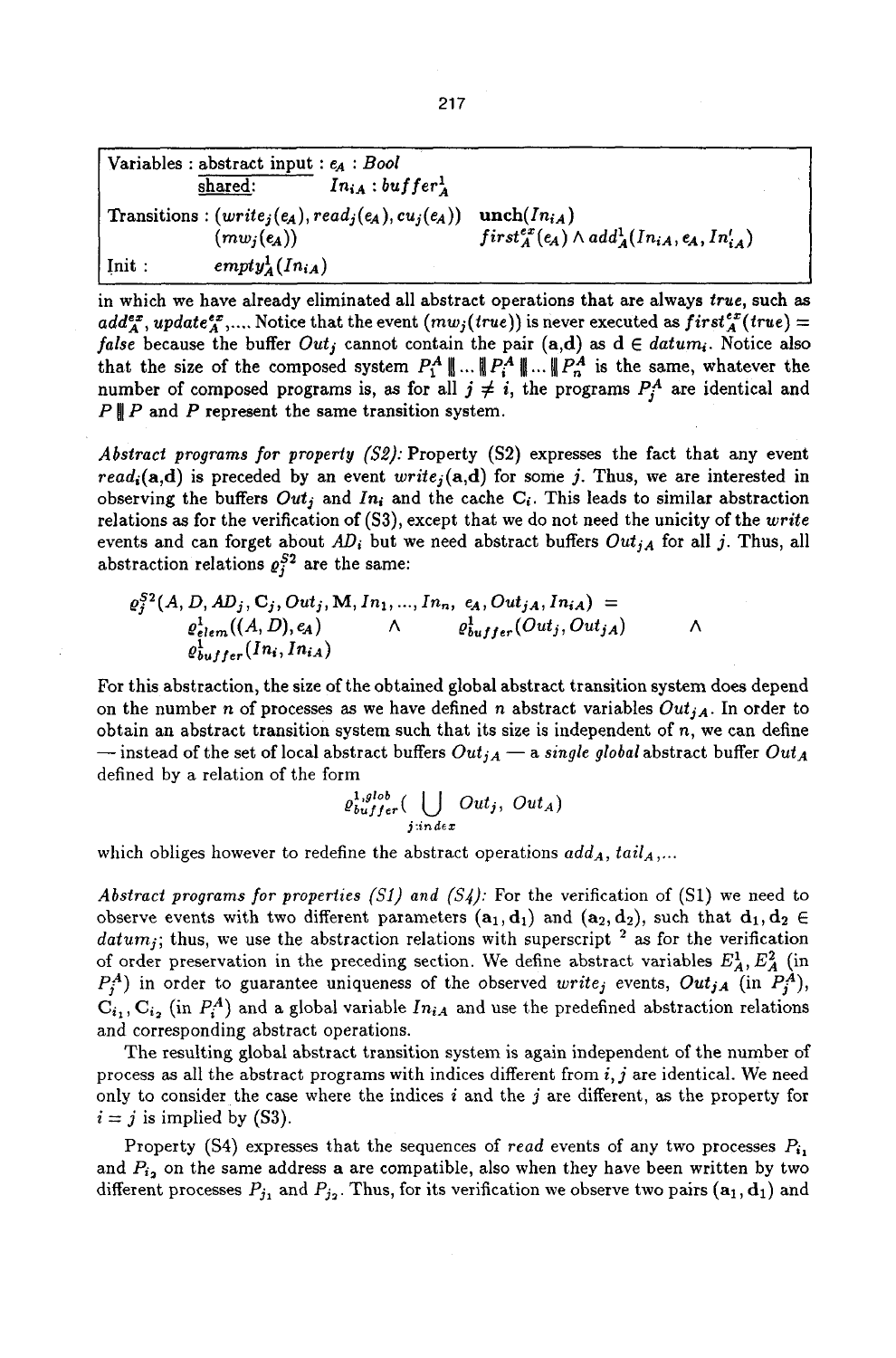$(a_2, d_2)$  such that  $a_1 = a_2 = a$  and  $d_1 \in datum_{j_1}$  and  $d_2 \in datum_{j_2}$ . Consequently, we need abstract variables  $E_A^1$ ,  $E_A^2$  (in  $P_{j_1}^A$  respectively  $P_{j_2}^A$ ),  $Out_{j_1A}$ ,  $Out_{j_2A}$  (in  $P_{j_1}^A$  respectively  $P_{j_2}^A$ ),  $C_{i_1 1}$ ,  $C_{i_1 2}$  (in  $P_{i_1}^A$ ),  $C_{i_2 1}$ ,  $C_{i_2 2}$  (in  $P_{i_2}^A$ ) and global variables  $In_{i_1A}$  and  $In_{i_2A}$ . Here, we have to consider different cases, those where the indices  $i_1$  and  $j_1$  (respectively  $i_2$  and  $j_2$ ) coincide and those where not.

Now, the verification of the distributed cache memory is almost terminated. The actual construction of global abstract transition systems and the verification of the formulas on them could been done automatically by our tool [GL93b, Loi94]. By Proposition 5, it remains to verify the consistency of the atomic propositions with the used abstraction relations. Properties (S2) and (S4) pose no problem, as in the corresponding VCTL\* formulas only predicates of the form  $after(\ell)$  occur non negated. For (S3), in principle the consistency of  $enable( $read_i(a,d)$ )$  is required; however, it is used only within the predicate  $(enable(read_i(a)) \Rightarrow enable(read_i(a,d))$  which is equivalent to  $C_i[a] = d$  and consistent with the abstraction relation used for (S3). For (S1), it is slightly more complicated to show that the consistency of  $\text{enable}(\text{read}_{i_2}(a_2, d_2))$  with the considered abstraction relation  $\rho$  is not needed. The predicate obtained by translating *enable(read<sub>i2</sub>(a<sub>2</sub>,d<sub>2</sub>))* forth and back by  $\varrho$  is  $C_{i_2}[a_2] = d_2 \wedge ...$  The property obtained from (S1) by replacing *enable(read<sub>i2</sub>(a<sub>2</sub>, d<sub>2</sub>)) by this weaker predicate, implies nevertheless (S1) for our partic*ular system, because *enable(read<sub>i2</sub>(a<sub>1</sub>)* $\Rightarrow$ /( $C_i[a_2] = d_2$ ) $\Rightarrow$ *enable(read<sub>i2</sub>(a<sub>2</sub>,d<sub>2</sub>)))* holds. Notice also, that this additional condition is in fact necessary in order to obtain sequential consistency of the given system.

### 4 Discussion

What have we achieved? A first impression could be that our verification of a cache memory looks much like any other handwritten proof. However, it is quite different: starting right from the beginning, it is in fact rather lengthy to define all the abstraction relations and corresponding abstract predicates, even in order to verify some trivial buffer program. However, having done this once, in order to verify the much more complex cache memory system, we only need a few more definitions obtained a long the same line as the already given ones. In fact, there are many examples of systems, for which we have to verify exactly the same type of properties and which use analogous data structures and operations on them, such that the same abstract domains and operations can be used. Thus, we could build a "library" of useful abstract domains and operations in which new definitions can be added when necessary. A similar approach has been followed by P. and R. Cousot and D. Long concerning "standard" abstractions of integers and operations on them.

The fact that for the verification of an individual property a large part of the system can be abstracted existentially is often necessary in order to obtain tractable global models. If the system is too large or the property is "too global" one can often get results by decomposing the property, as this has been proposed, e. g. in [Kur89].

It can also been observed that our verification method is incremental: it is obviously incremental with respect to changes in the abstract specification, like every method based on the fact that abstract specifications are expressed by a set of properties. But also certain changes of the program allow to use the same or at least very similar abstraction relations and abstract operations. That means that exactly the time consuming and difficult part of the verification process need not to be redone. In the case that the obtained abstract